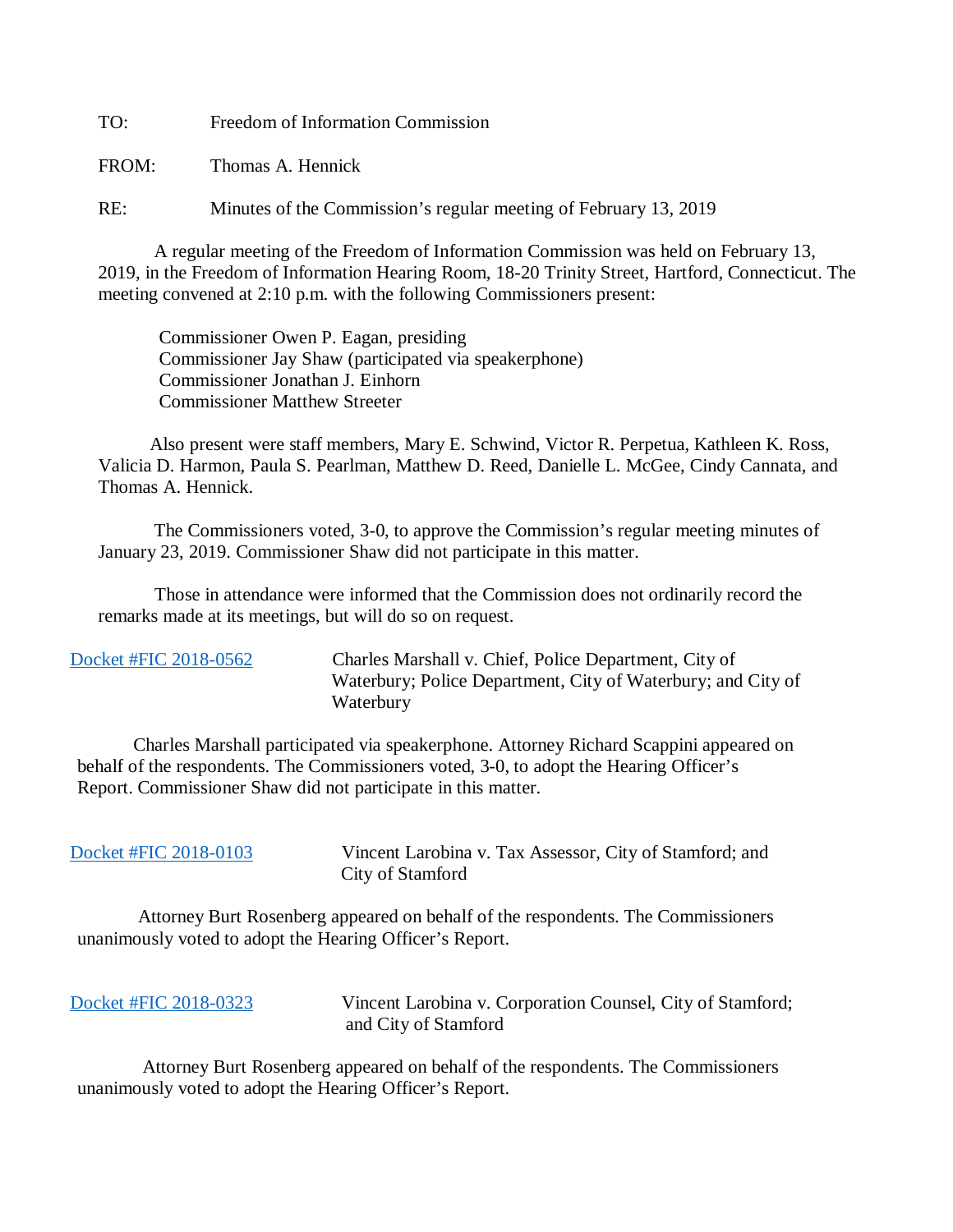Minutes, Regular Meeting, February 13, 2019 Page 2

[Docket #FIC 2018-0126](https://www.ct.gov/foi/lib/foi/minutes/2019/feb13/2018-0126.pdf) Andrea Veilleux v. Janet M. Robinson, Superintendent of Schools, Stratford Public Schools; Teresa Lycoudes, Executive Assistant to the Superintendent and Secretary to the Board of Education, Stratford Public Schools; Susan Nicholson, Accounting Manager, Stratford Public Schools; and Stratford Public Schools

 Andrea Veilleux appeared on her own behalf. Attorney Rebecca Goldberg appeared on behalf of the respondents. The Commissioners unanimously voted to adopt the Hearing Officer's Report. The proceedings were recorded digitally.

| Docket #FIC 2018-0265 | Tania Barnes v. Superintendent of Schools, Stratford Public<br>Schools; Chairman, Board of Education, Stratford Public<br>Schools; Board of Education, Stratford Public Schools; and<br><b>Stratford Public Schools</b> |
|-----------------------|-------------------------------------------------------------------------------------------------------------------------------------------------------------------------------------------------------------------------|
|                       |                                                                                                                                                                                                                         |

 The Commissioners voted, 3-0, to adopt the Hearing Officer's Report. Commissioner Shaw did not participate in this matter.

[Docket #FIC 2018-0127](https://www.ct.gov/foi/lib/foi/minutes/2019/feb13/2018-0127.pdf) Linda Czaplinski v. Chairman, Planning and Zoning Commission, Town of Oxford; Planning and Zoning Commission, Town of Oxford; and Town of Oxford

 The Commissioners voted, 3-0, to adopt the Hearing Officer's Report. Commissioner Shaw did not participate in this matter.

| Docket #FIC 2018-0255 |  |  |
|-----------------------|--|--|
|                       |  |  |

Stephanie Borise and Stamford Advocate v. Mayor, City of Stamford; Director of Human Resources, City of Stamford; and City of Stamford

 The Commissioners voted, 3-0, to amend the Hearing Officer's Report. The Commissioners voted, 3-0, to adopt the Hearing Officer's Report as amended.\* Commissioner Shaw did not participate in this matter.

| Docket #FIC 2018-0293 | Jessica Stedman v. Pam Vogel, Superintendent of Schools,     |
|-----------------------|--------------------------------------------------------------|
|                       | Regional School District #1; and Regional School District #1 |

 The Commissioners voted, 3-0, to adopt the Hearing Officer's Report. Commissioner Shaw did not participate in this matter.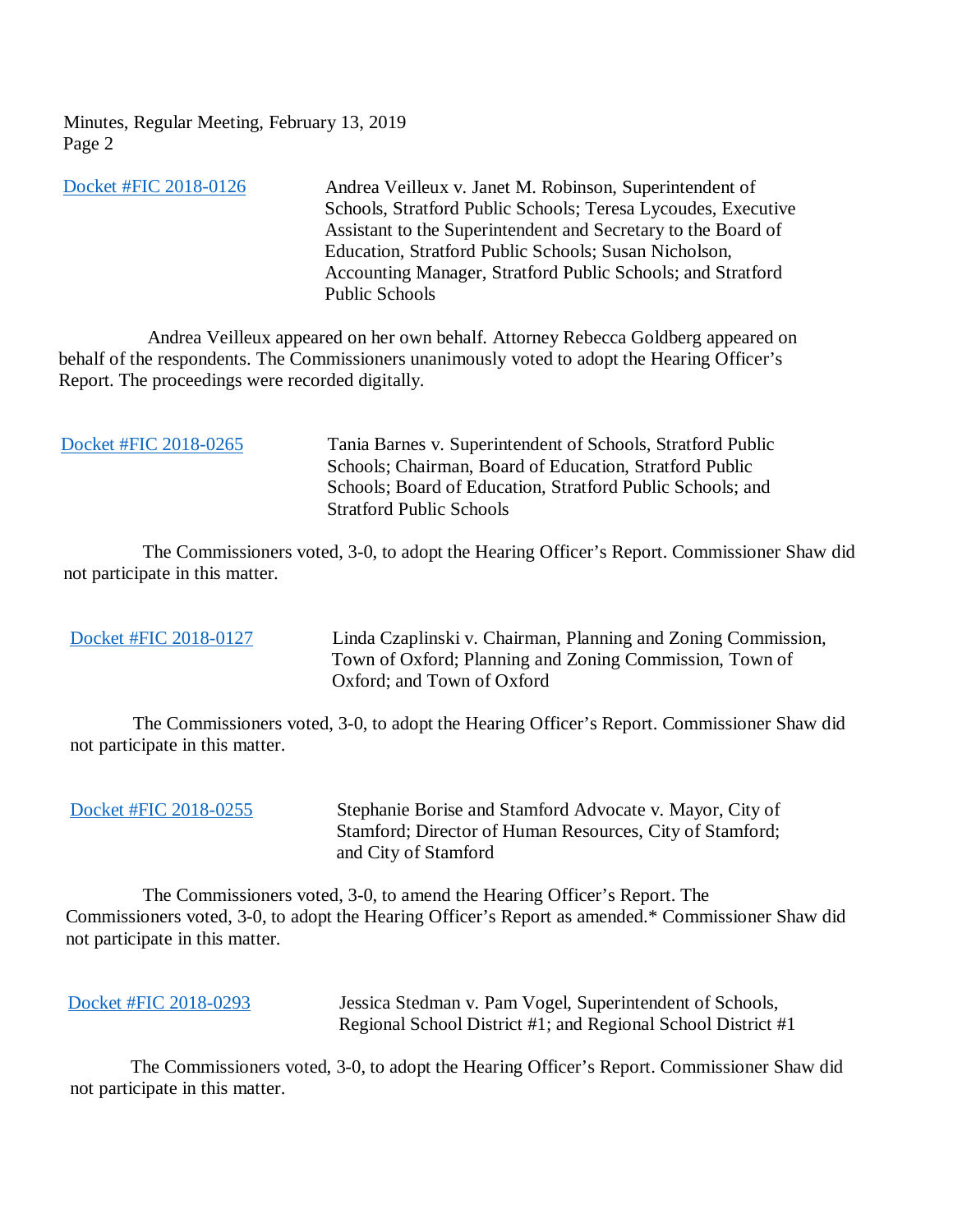Regular Meeting, February 13, 2019 Page 3

[Docket #FIC 2018-0344](https://www.ct.gov/foi/lib/foi/minutes/2019/feb13/2018-0344.pdf) Gerald Scully v. Mayor, Town of Manchester; and Town of Manchester

 The Commissioners voted, 3-0, to adopt the Hearing Officer's Report. Commissioner Shaw did not participate in this matter.

[Docket #FIC 2018-0409](https://www.ct.gov/foi/lib/foi/minutes/2019/feb13/2018-0409.pdf) Daunne Blake v. Chief, Fire Department, City of New Haven; Fire Department, City of New Haven; and City of New Haven

 Duanne Blake appeared on her own behalf. Attorney Kathleen Foster appeared on behalf of the respondents. The Commissioners unanimously voted to adopt the Hearing Officer's Report. The proceedings were recorded digitally.

 [Docket #FIC 2018-0471](https://www.ct.gov/foi/lib/foi/minutes/2019/feb13/2018-0471.pdf) Joseph Sastre v. Jonathan Fontneau, Chief, Police Department, City of Stamford; Police Department, City of Stamford; and City of Stamford

 The Commissioners voted, 3-0, to adopt the Hearing Officer's Report. Commissioner Shaw did not participate in this matter.

[Docket #FIC 2018-0486](https://www.ct.gov/foi/lib/foi/minutes/2019/feb13/2018-0486.pdf) Tom Weik v. Chief, Morris Volunteer Fire Department; and Morris Volunteer Fire Department

 The Commissioners voted, 3-0, to adopt the Hearing Officer's Report. Commissioner Shaw did not participate in this matter.

[Docket #FIC 2018-0573](https://www.ct.gov/foi/lib/foi/minutes/2019/feb13/2018-0573.pdf) Mark Graves v. Chief, Police Department, Town of Willimantic; Police Department, Town of Willimantic; and Town of Willimantic

 The Commissioners voted, 3-0, to adopt the Hearing Officer's Report. Commissioner Shaw did not participate in this matter.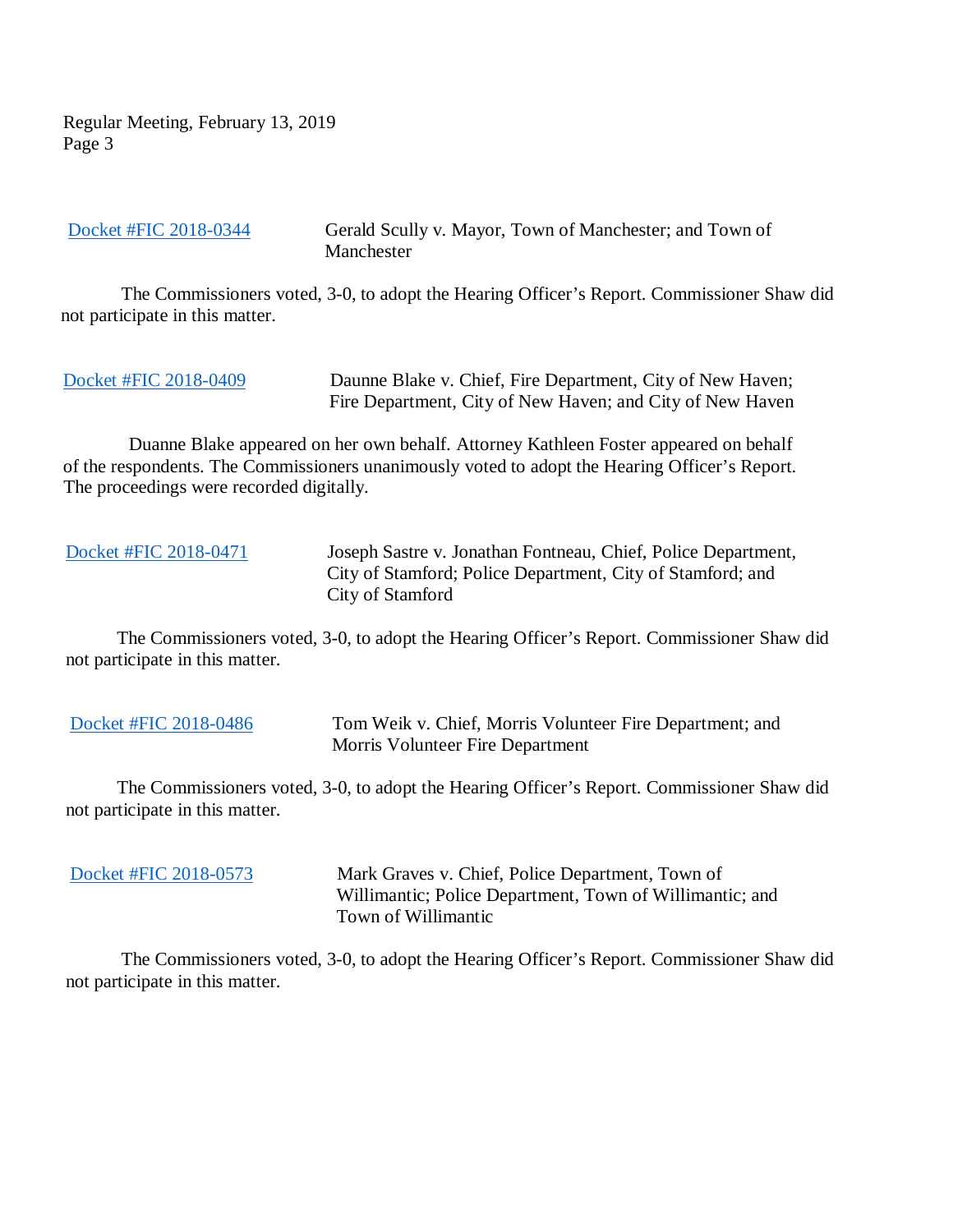Minutes, Regular Meeting, February 13, 2019 Page 4

[Docket #FIC 2018-0594](https://www.ct.gov/foi/lib/foi/minutes/2019/feb13/2018-0594.pdf) Mark Graves v. Chief, Police Department, Town of Willimantic; Police Department, Town of Willimantic; and Town of Willimantic

The Commissioners voted to adopt the Hearing Officer's Report.

Mary E. Schwind and Victor R. Perpetua reported on pending appeals.

 Mary E. Schwind introduced new staff attorney Danielle L. McGee to members of the commission.

Mary E. Schwind reported that staff had been monitoring proposed legislation.

The meeting was adjourned at 3:00 p.m.

 $\mathcal{L}_\text{max}$  and  $\mathcal{L}_\text{max}$  and  $\mathcal{L}_\text{max}$  and  $\mathcal{L}_\text{max}$ Thomas A. Hennick MINREGmeeting 02132019/tah/02142019

\* See attached for amendments